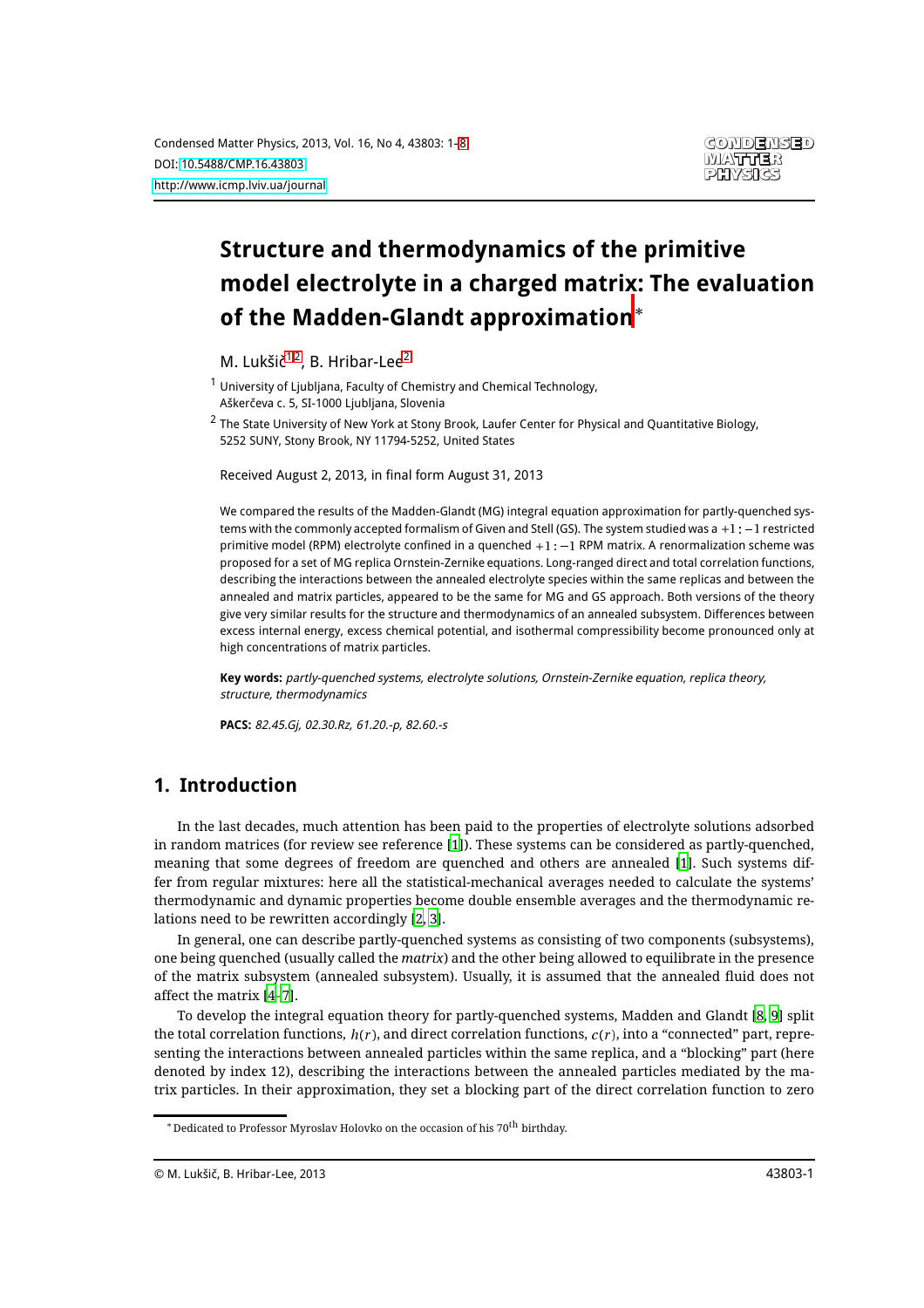<span id="page-1-2"></span>( $c^{12}(r) = 0$ ) and obtained a set of Madden-Glandt Ornsten-Zernike (MGOZ) equations [\[8,](#page-6-5) [9](#page-6-6)]

$$
\mathbf{h}^{00} - \mathbf{c}^{00} = \mathbf{c}^{00} \otimes \mathbf{\rho}^{0} \mathbf{h}^{00},
$$
  
\n
$$
\mathbf{h}^{10} - \mathbf{c}^{10} = \mathbf{c}^{10} \otimes \mathbf{\rho}^{0} \mathbf{h}^{00} + \mathbf{c}^{11} \otimes \mathbf{\rho}^{1} \mathbf{h}^{10},
$$
  
\n
$$
\mathbf{h}^{11} - \mathbf{c}^{11} = \mathbf{c}^{10} \otimes \mathbf{\rho}^{0} \mathbf{h}^{01} + \mathbf{c}^{11} \otimes \mathbf{\rho}^{1} \mathbf{h}^{11}.
$$
\n(1.1)

Index 0 denotes the matrix subsystem, index 1 is the annealed fluid subsystem,  $\bm{\rho}^{\iota}$  is the number density of the species  $i$ , and symbol  $\otimes$  denotes convolution in r-space. The reasons for choosing matrix notation will be given is section [3.](#page-2-0)

Later on, Given and Stell derived the exact integral equations for such systems [\[2,](#page-6-1) [3](#page-6-2)]. They are commonly known as the Replica Ornstein-Zernike (ROZ) equations and read

$$
\mathbf{h}^{00} - \mathbf{c}^{00} = \mathbf{c}^{00} \otimes \boldsymbol{\rho}^{0} \mathbf{h}^{00},
$$
\n
$$
\mathbf{h}^{10} - \mathbf{c}^{10} = \mathbf{c}^{10} \otimes \boldsymbol{\rho}^{0} \mathbf{h}^{00} + \mathbf{c}^{11} \otimes \boldsymbol{\rho}^{1} \mathbf{h}^{10} - \mathbf{c}^{12} \otimes \boldsymbol{\rho}^{1} \mathbf{h}^{10},
$$
\n
$$
\mathbf{h}^{11} - \mathbf{c}^{11} = \mathbf{c}^{10} \otimes \boldsymbol{\rho}^{0} \mathbf{h}^{01} + \mathbf{c}^{11} \otimes \boldsymbol{\rho}^{1} \mathbf{h}^{11} - \mathbf{c}^{12} \otimes \boldsymbol{\rho}^{1} \mathbf{h}^{21},
$$
\n
$$
\mathbf{h}^{12} - \mathbf{c}^{12} = \mathbf{c}^{10} \otimes \boldsymbol{\rho}^{0} \mathbf{h}^{01} + \mathbf{c}^{11} \otimes \boldsymbol{\rho}^{1} \mathbf{h}^{12} + \mathbf{c}^{12} \otimes \boldsymbol{\rho}^{1} \mathbf{h}^{11} - 2\mathbf{c}^{12} \otimes \boldsymbol{\rho}^{1} \mathbf{h}^{21}.
$$
\n(1.2)

<span id="page-1-1"></span>Here,  ${\bf c}^{12}$  and  ${\bf h}^{12}$  ( ${\bf h}^{21})$  stand for blocking parts of the direct and total correlation functions, respectively.

While both approaches have been used to study partly-quenched systems (for review see references [\[1,](#page-6-0) [4](#page-6-3)–[6\]](#page-6-7) and references therein), only the ROZ equations were applied to systems where both subsystems (i.e., quenched and annealed) were electrolytes. One of the main reasons for that lies in the fact that due to the long-ranged nature of the Coulomb interaction, an appropriate renormalization scheme is necessary to solve the above equations within the integral equation theory framework [\[10](#page-6-8)–[14](#page-6-9)]. To our best knowledge, there exist no documented attempt for the renormalization of MGOZ equations.

Therefore, in the present contribution we propose a renormalization scheme for the MGOZ equations and calculate the structural and thermodynamic properties of simple model systems: the quenched and annealed subsystems are both  $+1$  :  $-1$  restricted primitive model electrolytes. We compare the results of MGOZ approach to the ROZ one. Hypernetted-chain (HNC) approximation was used as the closure relation in both cases [\[14](#page-6-9)]. The comparison of the results for the Madden-Glandt and Given-Stell approach enables one to gain insights into the meaning of the "blocking" function. MG approximation seems also to be an easier starting point in developing theories of association and other related phenomena (see, for example, reference [\[7\]](#page-6-4)). However, there are reasons beyond academic ones why one should explore the MG approximation in the case of electrolyte solutions. One of them is the fact that the MG approach is in principle less demanding than the ROZ because the equations and the closure relations are simpler (contain less terms). The computationally convergence is, therefore, faster compared to ROZ.

We structured the paper as follows: After an Introduction, a short description of the model is given, followed by the description of the renormalization procedure. Next, the results for a few typical cases studied are presented and conclusions are given in the end.

#### **2. The model**

The model studied here is basically the same as the one studied previously by the Monte Carlo simulation methods [\[15\]](#page-6-10), as well as by the integral equation theory [\[14](#page-6-9)]: the so-called primitive model for electrolyte solutions, where the particle-particle interaction  $U_{i\,i}^{mn}(r)$  is given by

<span id="page-1-0"></span>
$$
U_{ij}^{00}(r) = \begin{cases} \infty, & r < (\sigma_i^0 + \sigma_j^0)/2, \\ \frac{e^2 z_i^0 z_j^0}{4\pi\varepsilon_v \varepsilon_0 r}, & r \ge (\sigma_i^0 + \sigma_j^0)/2 \end{cases}
$$
(2.1)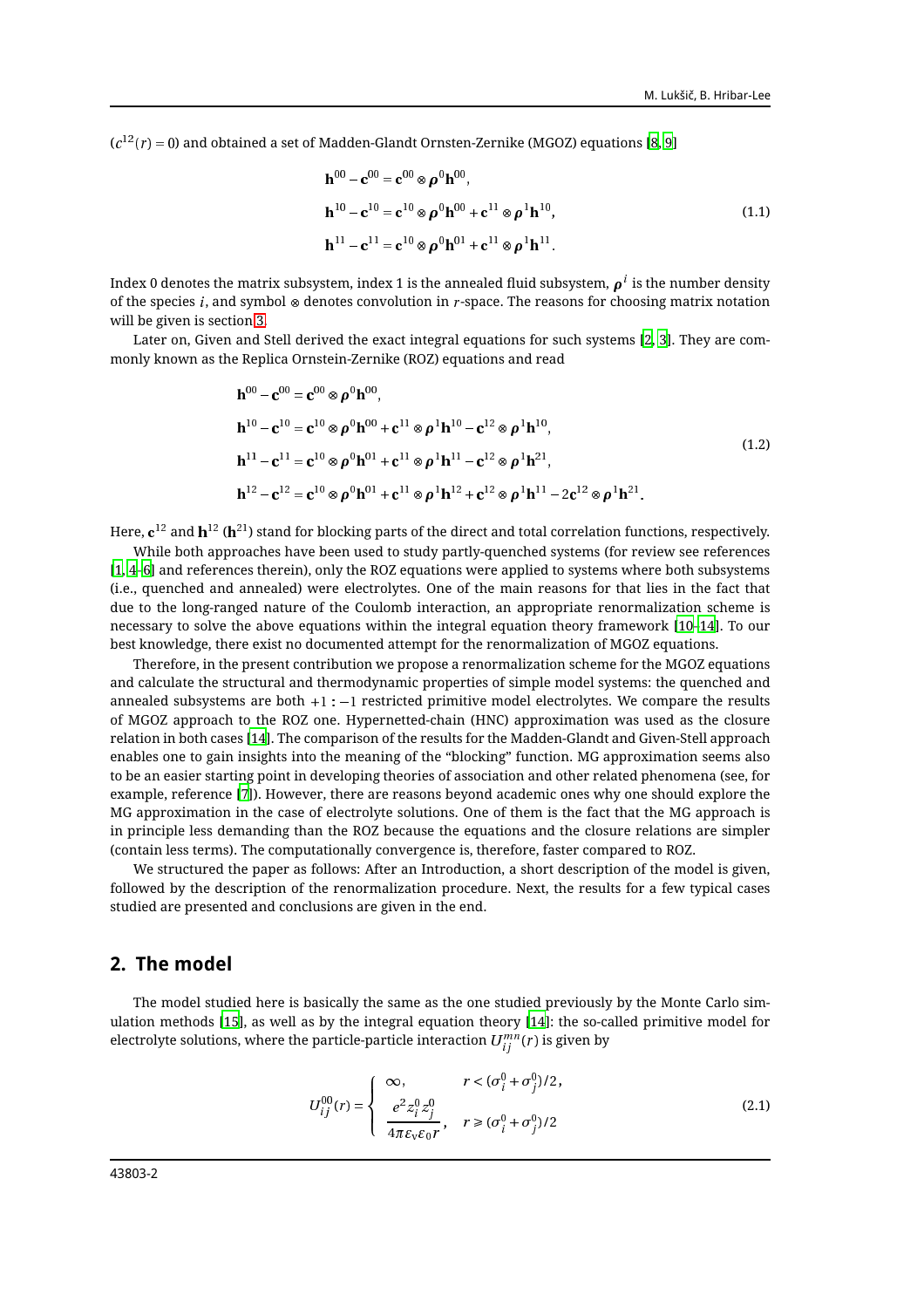and

$$
U_{ij}^{10}(r) = \begin{cases} \infty, & r < (\sigma_i^1 + \sigma_j^0)/2, \\ \frac{e^2 z_i^1 z_j^0}{4\pi\varepsilon_v \varepsilon r}, & r \ge (\sigma_i^1 + \sigma_j^0)/2, \end{cases}
$$
(2.2)

<span id="page-2-1"></span>
$$
U_{ij}^{11}(r) = \begin{cases} \infty, & r < (\sigma_i^1 + \sigma_j^1)/2, \\ \frac{e^2 z_i^1 z_j^1}{4\pi\varepsilon_v \varepsilon r}, & r \ge (\sigma_i^1 + \sigma_j^1)/2. \end{cases}
$$
(2.3)

In equations [\(2.1\)](#page-1-0)–[\(2.3\)](#page-2-1)  $e$  denotes the elementary charge,  $z_i^m\, (z_i^m)$  is the nominal charge of ions ( $m=0,1),$  $\varepsilon_v$  is the permittivity of vacuum,  $\varepsilon_0$  and  $\varepsilon$  are the dielectric constants of the pre-quenching conditions and of the partly-quenched system studied, respectively,  $\sigma^0_i$  and  $\sigma^1_i$  are the diameters of the matrix and of the annealed fluid particles, respectively, and as usual  $r$  denotes the distance between particles  $i$  and  $j$ . Note that in this work both matrix and annealed fluid are  $+1$  :  $-1$  electrolytes ( $|z^m_i|=1$ ) with equal diameters, i.e.,  $\sigma_i^1 = \sigma_i^0 = 4.25$  Å.

The equilibrium structure of the matrix subsystem was obtained at temperature  $T_0$  which is in general different from the temperature of observation,  $T$ . The relation between the two is given by the socalled quenching parameter  $Q = \varepsilon_0 T_0 / \varepsilon T$ .

#### <span id="page-2-0"></span>**3. Theoretical procedure**

For systems containing Coulomb forces, a renormalization of the pair potential and correlation functions into short- and long-ranged terms is required to obtain numerical solution of the above given sets of integral equations [\[10](#page-6-8)–[14](#page-6-9)]. While the renormalization scheme for the ROZ set of equations [\(1.2\)](#page-1-1) is well established [\[1,](#page-6-0) [14](#page-6-9)], no such scheme for MGOZ equations [\(1.1\)](#page-1-2) has been previously proposed. We follow the procedure described in detail in reference [\[13\]](#page-6-11) by splitting  $h$  and  $c$  functions into the short- and longranged parts

$$
\mathbf{h}^{mn} = \mathbf{h}_{(s)}^{mn} + \mathbf{q}^{mn} \tag{3.1}
$$

and

$$
\mathbf{c}^{mn} = \mathbf{c}_{(s)}^{mn} + \mathbf{\Phi}^{mn},\tag{3.2}
$$

where the superscripts  $m, n$  assume the values  $0, 1$ , and subscript (s) denotes the short-ranged part of the correlation functions. Since  $+1:-1$  electrolyte is a two component system (cations and anions), all the equations are written in the matrix form. Matrices are of the order  $2 \times 2$  and contain appropriate functions for ++, +–, –+, and –– interactions. We choose the elements  $\varphi^{mn}_{ij}(r)$  of the matrix  $\Phi^{mn}$  in the form of a Coulomb interaction [\[13\]](#page-6-11)

$$
\varphi_{ij}^{mn}(r) = -\frac{e^2 z_i^m z_j^n}{4\pi \varepsilon_v \varepsilon r k_B T},
$$
\n
$$
\varphi_{ij}^{00}(r) = -\frac{e^2 z_i^0 z_j^0}{4\pi \varepsilon_v \varepsilon_0 r k_B T_0},
$$
\n(3.3)

where  $k_B$  denotes the Boltzmann constant.

It is convenient to introduce the so-called Bjerrum length,  $L_{\rm B}=e^2/(4\pi\varepsilon_{\rm V}\varepsilon k_{\rm B}\,T),$  and the Debye-Hückel screening lengths,  $\kappa_0 = (4\pi \rho^0 L_\text{B}/Q)^{1/2}$  and  $\kappa_1 = (4\pi \rho^1 L_\text{B})^{1/2}$ .  $\rho^0 = \rho_+^0 + \rho_-^0$  and  $\rho^1 = \rho_+^1 + \rho_-^1$ , where  $\rho_+^m$  $(\rho_{-}^{m})$  is the number density of positive (negative) ions in the sub-system m. In the case of a symmetric electrolyte studied here  $\rho_{+}^m=0.5\rho_{-}^m=c_mN_{\rm A}$ , where  $c_m$  denotes the molar concentration of an electrolyte and  $N_A$  the Avogadro number.

<span id="page-2-2"></span>By analogy with the procedure given in reference [\[13\]](#page-6-11), we define the appropriate long-ranged total correlation functions, <sup>q</sup>, through the equations

$$
q^{10} - \Phi^{10} = \rho^0 \Phi^{10} \otimes q^{00} + \rho^1 \Phi^{11} \otimes q^{10},
$$
  
\n
$$
q^{11} - \Phi^{11} = \rho^0 \Phi^{10} \otimes q^{10} + \rho^1 \Phi^{11} \otimes q^{11}.
$$
\n(3.4)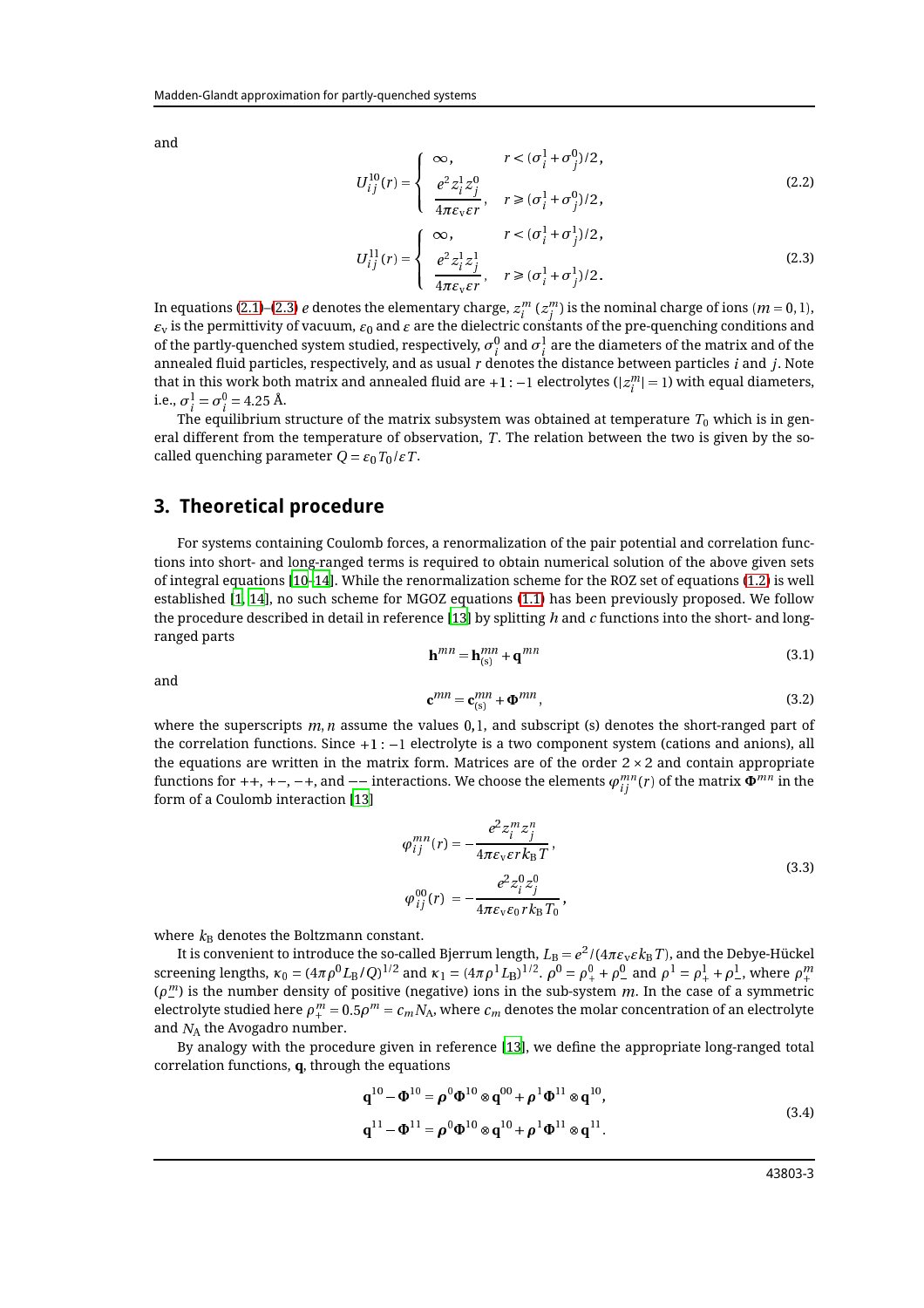The two equations [\(3.4\)](#page-2-2) can be readily solved to obtain the Fourier transforms of the screened potentials, and then inverted to the Cartesian space. For  $+1$  :  $-1$  electrolyte, one obtains

<span id="page-3-0"></span>
$$
\begin{split}\n\begin{pmatrix}\nq_{++}^{00}(r) & q_{+-}^{00}(r) \\
q_{-+}^{00}(r) & q_{--}^{00}(r)\n\end{pmatrix} &= -\frac{L_B \exp(-\kappa_0 r)}{Qr} \begin{pmatrix} 1 & -1 \\
-1 & 1\end{pmatrix}, \\
\begin{pmatrix}\nq_{++}^{10}(r) & q_{+-}^{10}(r) \\
q_{-+}^{10}(r) & q_{--}^{10}(r)\n\end{pmatrix} &= -L_B \frac{\kappa_0^2}{\kappa_0^2 - \kappa_1^2} \left[ \frac{\exp(-\kappa_0 r)}{r} - \frac{\kappa_1^2 \exp(-\kappa_1 r)}{\kappa_0^2} \right] \begin{pmatrix} 1 & -1 \\
-1 & 1 \end{pmatrix}, \\
\begin{pmatrix}\nq_{++}^{11}(r) & q_{+-}^{11}(r) \\
q_{-+}^{11}(r) & q_{--}^{11}(r)\n\end{pmatrix} &= -\frac{L_B \exp(-\kappa_1 r)}{r} \begin{pmatrix} 1 & -1 \\
-1 & 1 \end{pmatrix} + \frac{L_B Q}{2} \frac{\kappa_0^2}{\kappa_0^2 - \kappa_1^2} \\
\times \left[ -\frac{2\kappa_0^2 \exp(-\kappa_0 r)}{r(\kappa_0^2 - \kappa_1^2)} + \frac{2\kappa_0^2 \exp(-\kappa_1 r)}{r(\kappa_0^2 - \kappa_1^2)} - \kappa_1 \exp(-\kappa_1 r) \right] \begin{pmatrix} 1 & -1 \\
-1 & 1 \end{pmatrix}.\n\end{split} \tag{3.5}
$$

It should be noted that in the case where  $\kappa_0 = \kappa_1 = \kappa$ , a somewhat different set of functions is obtained

$$
\begin{aligned}\n\left(\begin{matrix} q_{++}^{10}(r) & q_{+-}^{10}(r) \\ q_{-+}^{10}(r) & q_{--}^{10}(r) \end{matrix}\right) &= -\left(1 - \frac{\kappa}{2}r\right) \frac{L_B \exp(-\kappa r)}{r} \begin{pmatrix} 1 & -1 \\ -1 & 1 \end{pmatrix}, \\
\left(\begin{matrix} q_{++}^{11}(r) & q_{+-}^{11}(r) \\ q_{-+}^{11}(r) & q_{--}^{11}(r) \end{matrix}\right) &= -\frac{L_B \exp(-\kappa r)}{r} \left[1 - \frac{3}{8} \frac{\rho^0}{\rho^1} \kappa r \left(1 - \frac{1}{3} \kappa r\right)\right] \begin{pmatrix} 1 & -1 \\ -1 & 1 \end{pmatrix}.\n\end{aligned} \tag{3.6}
$$

<span id="page-3-1"></span>By comparing the results [\(3.5\)](#page-3-0) and [\(3.6\)](#page-3-1) with the <sup>q</sup> functions obtained in work [\[13\]](#page-6-11) for the set of ROZ equations, one can see that the results are basically identical, suggesting that in the Debye-Hückel limit both approaches provide the same results.

The renormalized MGOZ equations now read

$$
\mathbf{h}_{(s)}^{00} - \mathbf{c}_{(s)}^{00} = \mathbf{c}_{(s)}^{00} \otimes \boldsymbol{\rho}^{0} \left( \mathbf{h}_{(s)}^{00} + \mathbf{q}^{00} \right) + \boldsymbol{\Phi}^{00} \otimes \boldsymbol{\rho}^{0} \mathbf{h}_{(s)}^{00},
$$
\n
$$
\mathbf{h}_{(s)}^{10} - \mathbf{c}_{(s)}^{10} = \mathbf{c}_{(s)}^{10} \otimes \boldsymbol{\rho}^{0} \left( \mathbf{h}_{(s)}^{00} + \mathbf{q}^{00} \right) + \boldsymbol{\Phi}^{10} \otimes \boldsymbol{\rho}^{0} \mathbf{h}_{(s)}^{00} + \mathbf{c}_{(s)}^{11} \otimes \boldsymbol{\rho}^{1} \left( \mathbf{h}_{(s)}^{10} + \mathbf{q}^{10} \right) + \boldsymbol{\Phi}^{11} \otimes \boldsymbol{\rho}^{1} \mathbf{h}_{(s)}^{10},
$$
\n
$$
\mathbf{h}_{(s)}^{11} - \mathbf{c}_{(s)}^{11} = \mathbf{c}_{(s)}^{10} \otimes \boldsymbol{\rho}^{0} \left( \mathbf{h}_{(s)}^{01} + \mathbf{q}^{01} \right) + \boldsymbol{\Phi}^{10} \otimes \boldsymbol{\rho}^{0} \mathbf{h}_{(s)}^{01} + \mathbf{c}_{(s)}^{11} \otimes \boldsymbol{\rho}^{1} \left( \mathbf{h}_{(s)}^{11} + \mathbf{q}^{11} \right) + \boldsymbol{\Phi}^{11} \otimes \boldsymbol{\rho}^{1} \mathbf{h}_{(s)}^{11}.
$$
\n(3.7)

To solve these equations, another relation between the total and direct correlation function is needed. Here, we used the hypernetted-chain approximation which reads [\[14\]](#page-6-9)

$$
c^{mn}(r) = \exp\left[-\beta U^{mn}(r) + \gamma^{mn}(r)\right] - 1 - \gamma^{mn}(r),\tag{3.8}
$$

where  $\gamma^{mn}(r) = h^{mn}(r) - c^{mn}(r)$  and the superscripts m, n assume the values 0 and 1.  $U^{mn}(r)$  are the inter-particle potentials for different components [equations [\(2.1\)](#page-1-0)–[\(2.3\)](#page-2-1)] and  $\beta = 1/k_B T$ .

MGOZ equations were solved by a direct iteration on a grid of  $2^{15}$  points with 0.005 Å spacing in <sup>r</sup> -space to obtain appropriate correlation functions (the same was done for ROZ equations). These were then used to calculate various thermodynamic properties using the well-established equations [\[14,](#page-6-9) [16](#page-6-12)–[19\]](#page-6-13) adapted for the MGOZ approximation. The reduced excess internal energy per an annealed fluid particle can be calculated via the expression

$$
\frac{\beta E}{N_1} = \frac{1}{2} \sum_{i = +, -j = +, -} x_i^1 \rho_j^1 \int g_{ij}^{11}(r) U_{ij}^{11}(r) dr + \sum_{i = +, -j = +, -} \sum_{j = +, -} x_i^1 \rho_j^0 \int g_{ij}^{10}(r) U_{ij}^{10}(r) dr.
$$
 (3.9)

The isothermal compressibility reads

<span id="page-3-2"></span>
$$
\left(\frac{\partial \beta P}{\partial \rho^1}\right)_T = 1 - \rho^1 \sum_{i = +, -i = +, -} \sum_{i = +, -} x_i^1 x_j^1 \int c_{(s)ij}^{11}(r) dr.
$$
 (3.10)

The excess chemical potential of species i (logarithm of the activity coefficient  $\gamma_i$ ) is

<span id="page-3-3"></span>
$$
\beta\mu_{i,1} = -\sum_{j=+,-} \rho_j^0 \int c_{(s)ij}^{10} d\mathbf{r} - \sum_{j=+,-} \rho_j^1 \int c_{(s)ij}^{11} d\mathbf{r} \n+ \frac{1}{2} \sum_{j=+,-} \rho_j^0 \int h_{ij}^{10}(r) \left[ h_{ij}^{10}(r) - c_{ij}^{10}(r) \right] d\mathbf{r} + \frac{1}{2} \sum_{j=+,-} \rho_j^1 \int \left\{ h_{ij}^{11}(r) \left[ h_{ij}^{11}(r) - c_{ij}^{11}(r) \right] \right\} d\mathbf{r}.
$$
 (3.11)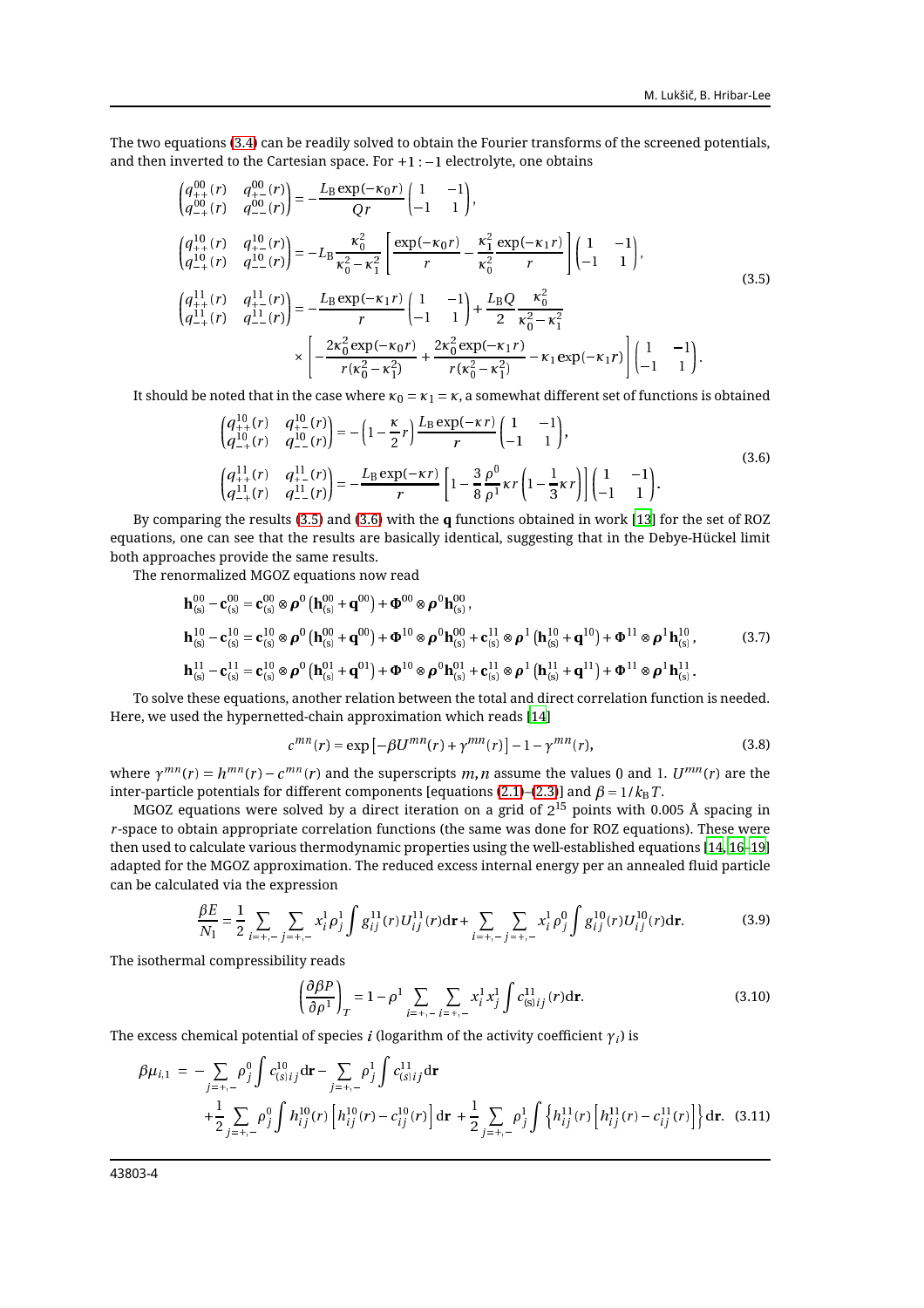

<span id="page-4-0"></span>**Figure 1.** Radial distribution functions of the annealed electrolyte,  $g_{ij}^{11}(r)$ , for the case  $c_1 = 1.0$  mol dm $^{-3}$ and  $c_0 = 5.0$  mol dm<sup>-3</sup>. Quenching parameters were  $Q = 0.7$ , 1.0, and 1.3. Solid lines show the ROZ and dashed lines show the MGOZ approach.

In the above equations,  $x_i^1 = \rho_i^1/\sum_i \rho_i^1$  denotes the mole fraction of the annealed species,  $g^{mn}_{ij}(r) =$  $h_{ii}^{mn}(r)$  + 1 is the radial distribution function,  $U_{ii}^{mn}(r)$  is the pair potential (*m*, *n* = 0, 1), and d**r** = 4 $\pi r^2$ d*r*. Note that due to MG approximations, equations [\(3.10\)](#page-3-2) and [\(3.11\)](#page-3-3) are somewhat different form those given in references [\[14,](#page-6-9) [16](#page-6-12)–[19\]](#page-6-13) for ROZ approach.

#### **4. Results**

We show the results for the radial distribution functions and thermodynamic quantities (reduced excess internal energy, excess chemical potential, and isothermal compressibility) for selected examples of the partly-quenched system studied. In all the cases, the temperature of observation was taken to be  $T = 298$  K and the dielectric constant of aqueous solutions at this T was  $\varepsilon = 78.5$ . The Bjerrum length equals  $L_B = 7.14$  Å for the chosen T and  $\varepsilon$ .

As already explained in the above section, the  $q^{10}$  and  $q^{11}$  functions for the case of MGOZ approach are the same as those presented in reference [\[13](#page-6-11)] for ROZ equations. We, therefore, examined the total correlation functions in the form of pair distribution functions,  $g_{ij}^{mn}(r)$ . These are for three different quenching parameters (Q = 0.7, 1.0, and 1.3), and one matrix concentration ( $c_0$  = 5.0 mol dm $^{-3}$ ) presented in figures [1](#page-4-0) and [2.](#page-4-1) In both cases the annealed fluid concentration was  $c_1 = 1.0$  mol dm $^{-3}.$  The results for the ROZ equations are shown by solid lines and those of MGOZ equations by dashed lines.

One can see that there is no obvious difference between the two results. This is expected since the behaviour of the systems studied was found to be mainly determined by the long-ranged correlations [\[14\]](#page-6-9).

We proceed with the results for thermodynamic properties, namely the reduced excess internal energy, the excess chemical potential, and the isothermal compressibility. The results for different condi-



<span id="page-4-1"></span>**Figure 2.** The same as in figure [1](#page-4-0) but for the interaction of the annealed particles with the matrix particles,  $g_{ij}^{10}(r)$ . In the notation – : +, the minus sign applies to the matrix and plus to the annealed ions.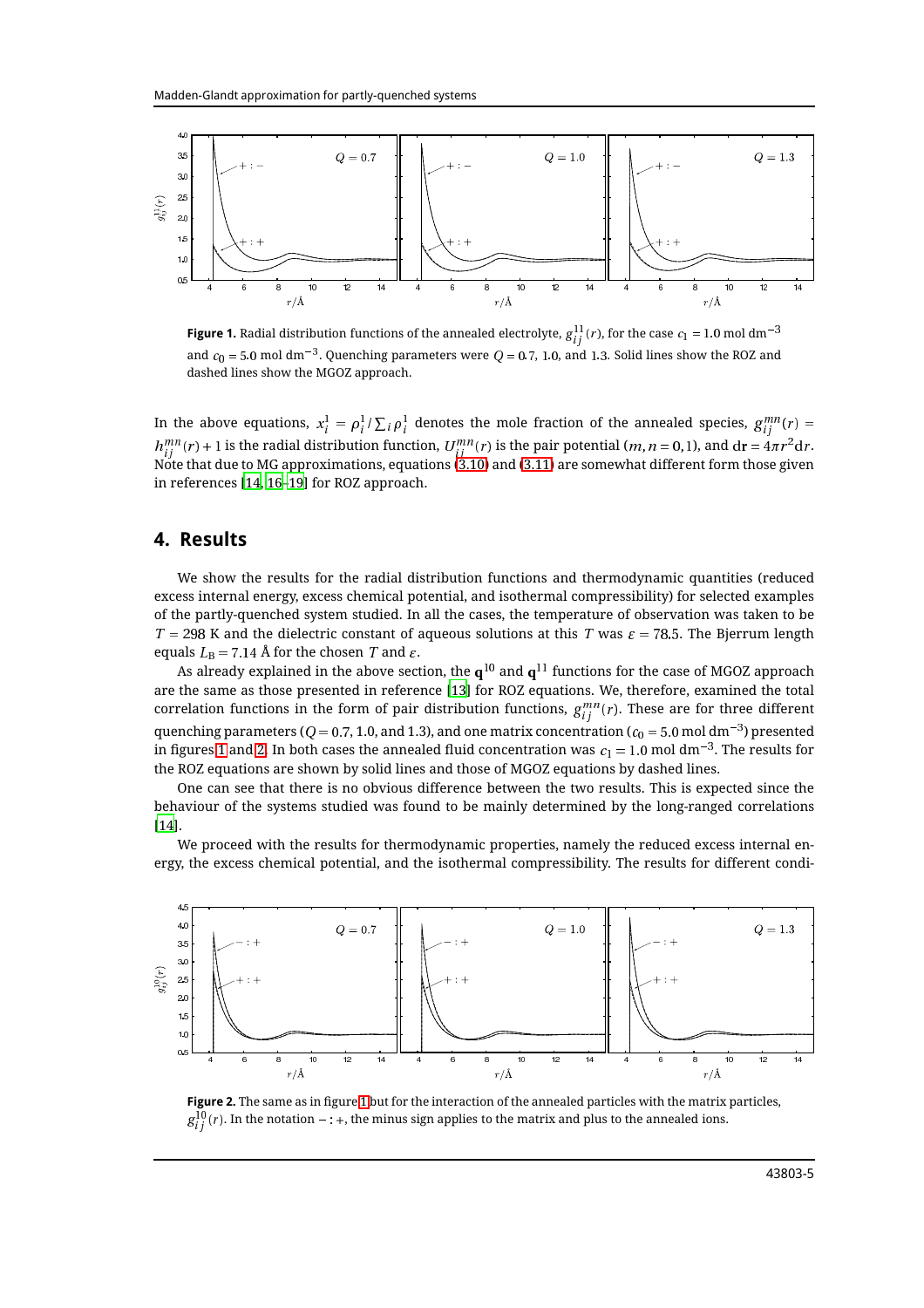

<span id="page-5-0"></span>**Figure 3.** The reduced excess internal energy per annealed particle as a function of the annealed electrolyte concentration. Matrix concentrations were 2.5 and 5.0 mol  $dm^{-3}$ , and quenching parameters  $Q = 0.7, 1.0,$  and 1.3. Solid lines apply to the Give-Stell and dashed to Madden-Glandt equations.

tions studied are presented in figures [3](#page-5-0)–[5.](#page-5-1)

As previously observed in work [\[20](#page-6-14)], the excess internal energy (at a given matrix concentration) first increases with the increasing concentration of the annealed electrolyte, and then slowly starts to decrease. This is a consequence of the annealed fluid interaction with the matrix particles. Both approaches, ROZ (solid lines) and MGOZ (dashed lines), provide very similar results. The differences, as expected, become larger at higher matrix concentrations.



<span id="page-5-2"></span>**Figure 4.** The logarithm of the mean activity coefficient, i.e., the excess chemical potential, of the annealed electrolyte. Parameters and notations are the same as in figure [3.](#page-5-0)

Figure [4](#page-5-2) shows the results for the excess chemical potential,  $\beta\mu_1 = \ln\gamma_{+}^1$ , as a function of the annealed electrolyte concentration within the two matrices with different concentrations. Similarly to the excess internal energy, very small differences are observed between the MGOZ and ROZ results. The MGOZ lie slightly below the ROZ results for high matrix and annealed fluid concentrations.

Small but more pronounced differences between the two approaches are still observed for isothermal compressibility. These differences pertain even at low annealed fluid concentrations, where short-ranged interactions become important.



<span id="page-5-1"></span>**Figure 5.** The isothermal compressibility of the annealed electrolyte. Parameters and notations are the same as in figure [3.](#page-5-0)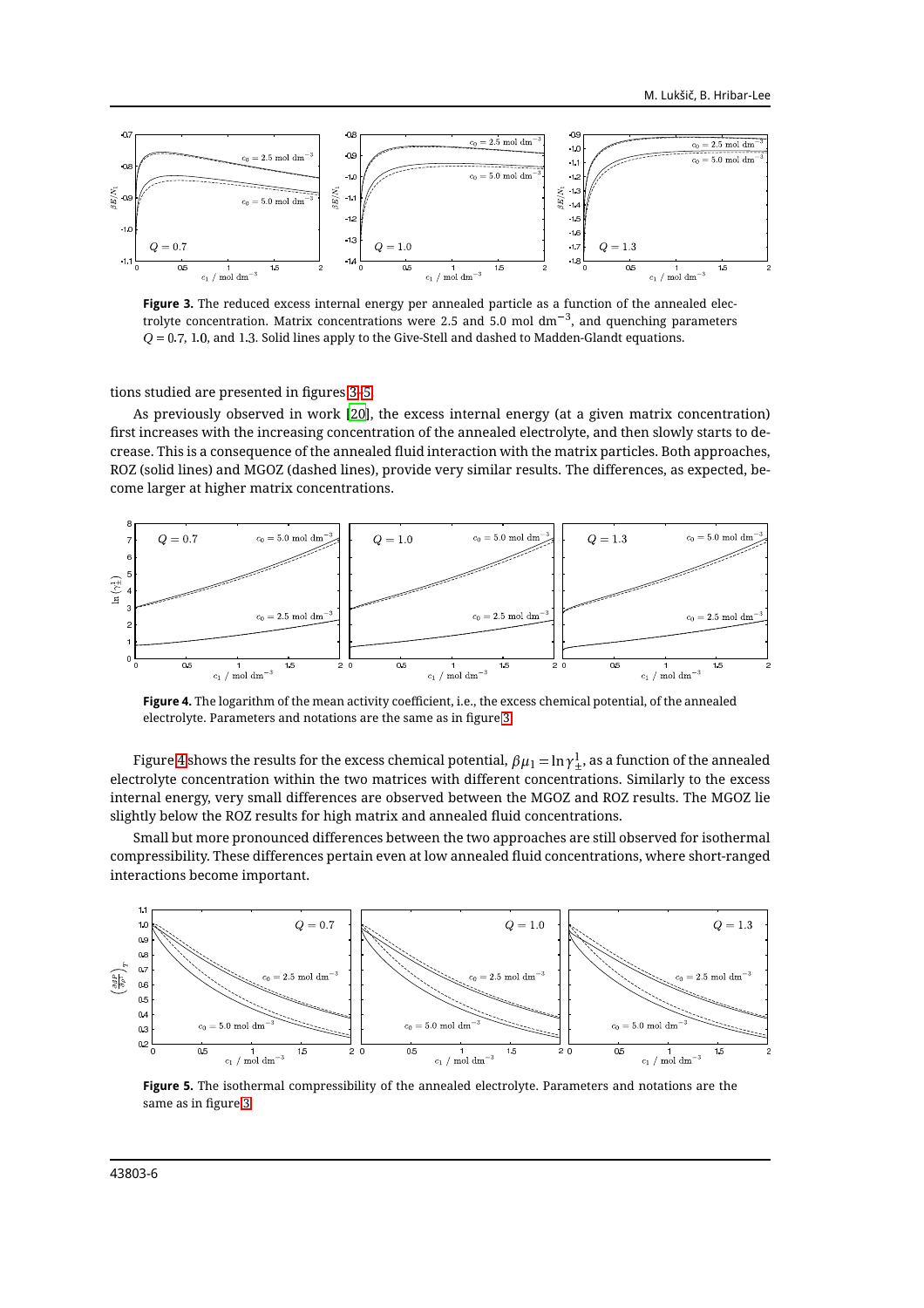#### **5. Conclusions**

A renormalization scheme for the MGOZ equations was proposed and used to study the structural and thermodynamic properties of simple systems, where the quenched and annealed subsystems were both  $+1:-1$  restricted primitive model electrolytes within the hypernetted-chain approximation. The results were compared with those obtained by ROZ/HNC approximation.

The results obtained for the <sup>q</sup> functions determining the long-ranged behaviour of the total correlation functions are identical to those evaluated for the ROZ equations. Consequently, no significant differences in the structural properties were observed. The differences between the two approaches become more important when studying the compressibility of the system, where short-ranged interactions play a central role.

#### **Acknowledgements**

Financial support of the Slovenian Research Agency (ARRS) through grant P1-0201 and project J1-4148 is acknowledged. M. L. also acknowledges the funding through the Research Foundation of SUNY.

#### **References**

- <span id="page-6-0"></span>1. Hribar-Lee B., Lukšič M., Vlachy V., Annu. Rep. Prog. Chem., Sect. C, 2011, **107**, 14; doi[:10.1039/c1pc90001c.](http://dx.doi.org/10.1039/c1pc90001c)
- <span id="page-6-1"></span>2. Given J.A., Stell G., J. Chem. Phys., 1992, **97**, 4573; doi[:10.1063/1.463883.](http://dx.doi.org/10.1063/1.463883)
- <span id="page-6-2"></span>3. Given J.A., Stell G., Physica A, 1994, **209**, 495; doi[:10.1016/0378-4371\(94\)90200-3.](http://dx.doi.org/10.1016/0378-4371(94)90200-3)
- <span id="page-6-3"></span>4. Pizio O., Sokolowski S., J. Phys. Stud., 1998, **2**, 296.
- 5. Rosinberg M.L., In: New Approaches to Problems in Liquid State Theory, Caccamo C., Hansen J.P., Stell G. (Eds.), Kluwer, Dordrecht, 1999, 245–278.
- <span id="page-6-7"></span>6. Pizio O., In: Computational Methods in Surface and Colloid Science, Surfactant science series, Vol. 89, Borowko M. (Ed.), Kluwer, Marcel Dekker, New York, 2000, 293–345.
- <span id="page-6-4"></span>7. Trokhymchuk A.D., Pizio O., Holovko M.F, Sokolowski S., J. Phys. Chem., 1996, **100**, 17004; doi[:10.1021/jp961443l.](http://dx.doi.org/10.1021/jp961443l)
- <span id="page-6-5"></span>8. Madden W.G., Glandt E.D., J. Stat. Phys., 1988, **51**, 537; doi[:10.1007/BF01028471.](http://dx.doi.org/10.1007/BF01028471)
- <span id="page-6-6"></span>9. Madden W.G., J. Chem. Phys., 1992, **96**, 5422; doi[:10.1063/1.462726.](http://dx.doi.org/10.1063/1.462726)
- <span id="page-6-8"></span>10. Ichiye T., Haymet A.D.J., J. Chem. Phys., 1990, **93**, 8954; doi[:10.1063/1.459234.](http://dx.doi.org/10.1063/1.459234)
- 11. Duh D.M., Haymet A.D.J., J. Chem. Phys., 1992, **97**, 7716; doi[:10.1063/1.463491.](http://dx.doi.org/10.1063/1.463491)
- 12. Vlachy V., Ichiye T., Haymet A.D.J., J. Am. Chem. Soc., 1991, **113**, 1077; doi[:10.1021/ja00004a003.](http://dx.doi.org/10.1021/ja00004a003)
- <span id="page-6-11"></span>13. Hribar B., Pizio O., Trokhymchuk A., Vlachy V., J. Chem. Phys., 1997, **107**, 6335; doi[:10.1063/1.474294.](http://dx.doi.org/10.1063/1.474294)
- <span id="page-6-9"></span>14. Hribar B., Pizio O., Trokhymchuk A., Vlachy V., J. Chem. Phys., 1998, **109**, 2480; doi[:10.1063/1.476819.](http://dx.doi.org/10.1063/1.476819)
- <span id="page-6-10"></span>15. Bratko D., Chakraborty A.K., J. Chem. Phys., 1996, **104**, 7700; doi[:10.1063/1.471476.](http://dx.doi.org/10.1063/1.471476)
- <span id="page-6-12"></span>16. Hribar B., Vlachy V., Pizio O., J. Phys. Chem. B, 2000, **104**, 4479; doi[:10.1021/jp994324p.](http://dx.doi.org/10.1021/jp994324p)
- 17. Kierlik E., Rosinberg M.L., Tarjus G., Monson P.A., J. Chem. Phys., 1997, **106**, 264; doi[:10.1063/1.474134.](http://dx.doi.org/10.1063/1.474134)
- 18. Rosinberg M.L., Tarjus G., Stell G., J. Chem. Phys., 1994, **100**, 5172; doi[:10.1063/1.467182.](http://dx.doi.org/10.1063/1.467182)
- <span id="page-6-13"></span>19. Belloni L., J. Chem. Phys., 1988, **88**, 5143; doi[:10.1063/1.454668.](http://dx.doi.org/10.1063/1.454668)
- <span id="page-6-14"></span>20. Lukšič M., Hribar-Lee B., Vlachy V., Acta Chim. Slov., 2007, **54**, 523.